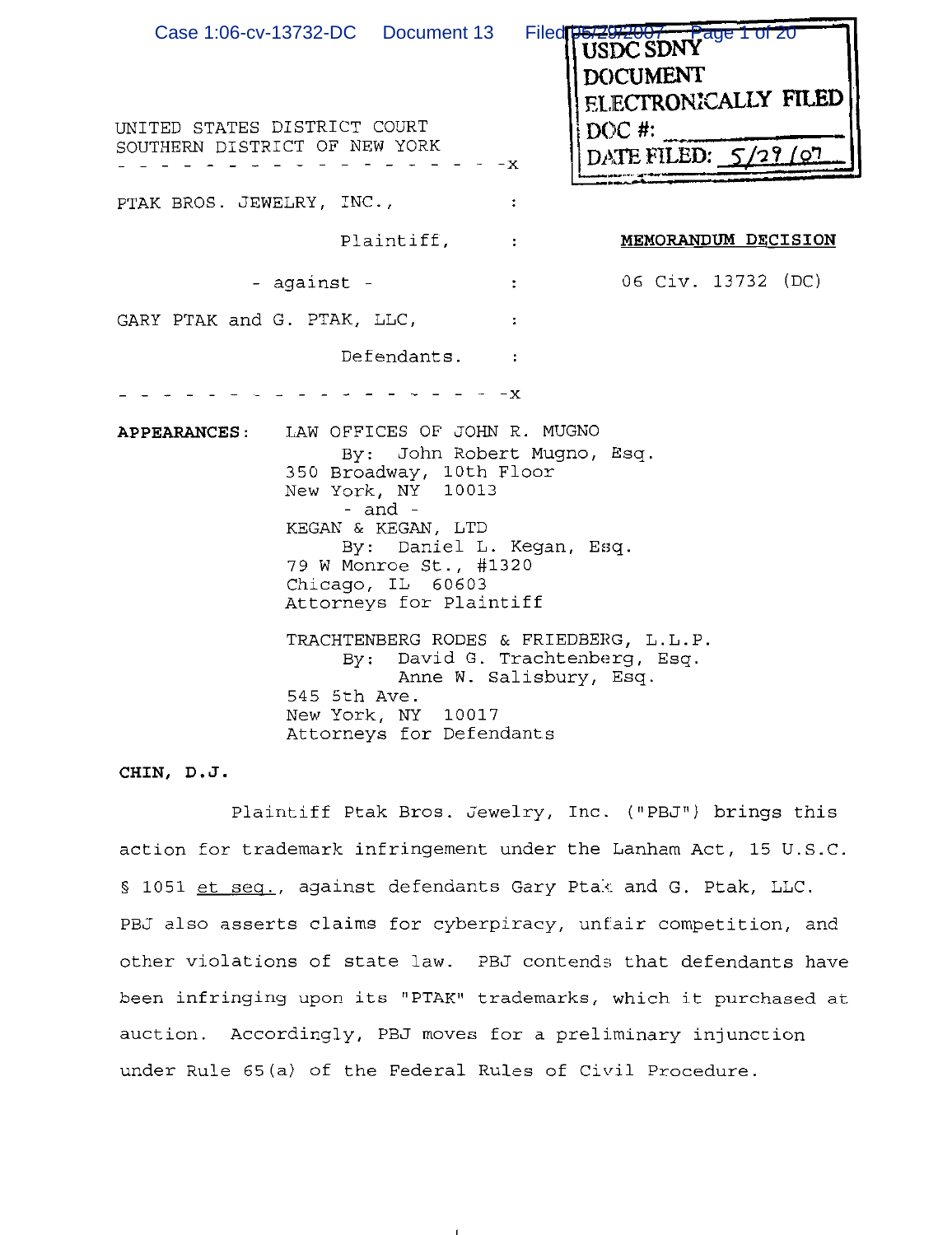For the reasons set forth below, the motion is granted. Pursuant to Federal Rule of Civil Procedure 65, my findings of fact and conclusions of law follow.<sup>1</sup>

### **FINDINGS OF FACT**

## **I. History of Ptak Bros., Inc.**

Ptak Bros., Inc. -- the predecessor to PBJ -- was founded in 1946 by three brothers with the surname Ptak. (Compl. ¶ 11). Ownership rights were eventually transferred to the <sup>2</sup> founders' children -- cousins Saree, Gary, and Alan Ptak (respectively, "Saree," "Gary," and "Alan") -- who were each left with one-third of the shares. (Pl. Mem. Exs. 1, 20).

In February 2003, Saree brought a petition for judicial dissolution of Ptak Bros., Inc. (Pl. Mem. Exs. 1, 20; Pl. Reply Mem. Ex. 27). In or about April 2004, Saree, Gary, and Alan (and others) entered into a Settlement Agreement and Release to discontinue the petition for judicial dissolution and all related claims and counterclaims. (Id.). In addition, they agreed to carry out a nonjudicial dissolution of the company. (Pl. Mem. Exs. 1, 20). Under the Settlement Agreement, the assets of the

In considering this motion, I did not hold an evidentiary hearing. In its motion papers, PBJ asserts that no hearing is required. (Pl. Mot. at 2). Likewise, defendants have not requested a hearing. I therefore decide this motion solely on the papers.

I have cited to the verified complaint for certain <sup>2</sup> undisputed facts. See Parke, Davis & Co. v. Amalgamated Health & Drug Plan, Inc., 205 F. Supp. 597, 601 (S.D.N.Y. 1962) ("Where the pleadings are properly verified, they may serve the office both of pleadings and evidence on an application for a temporary injunction.").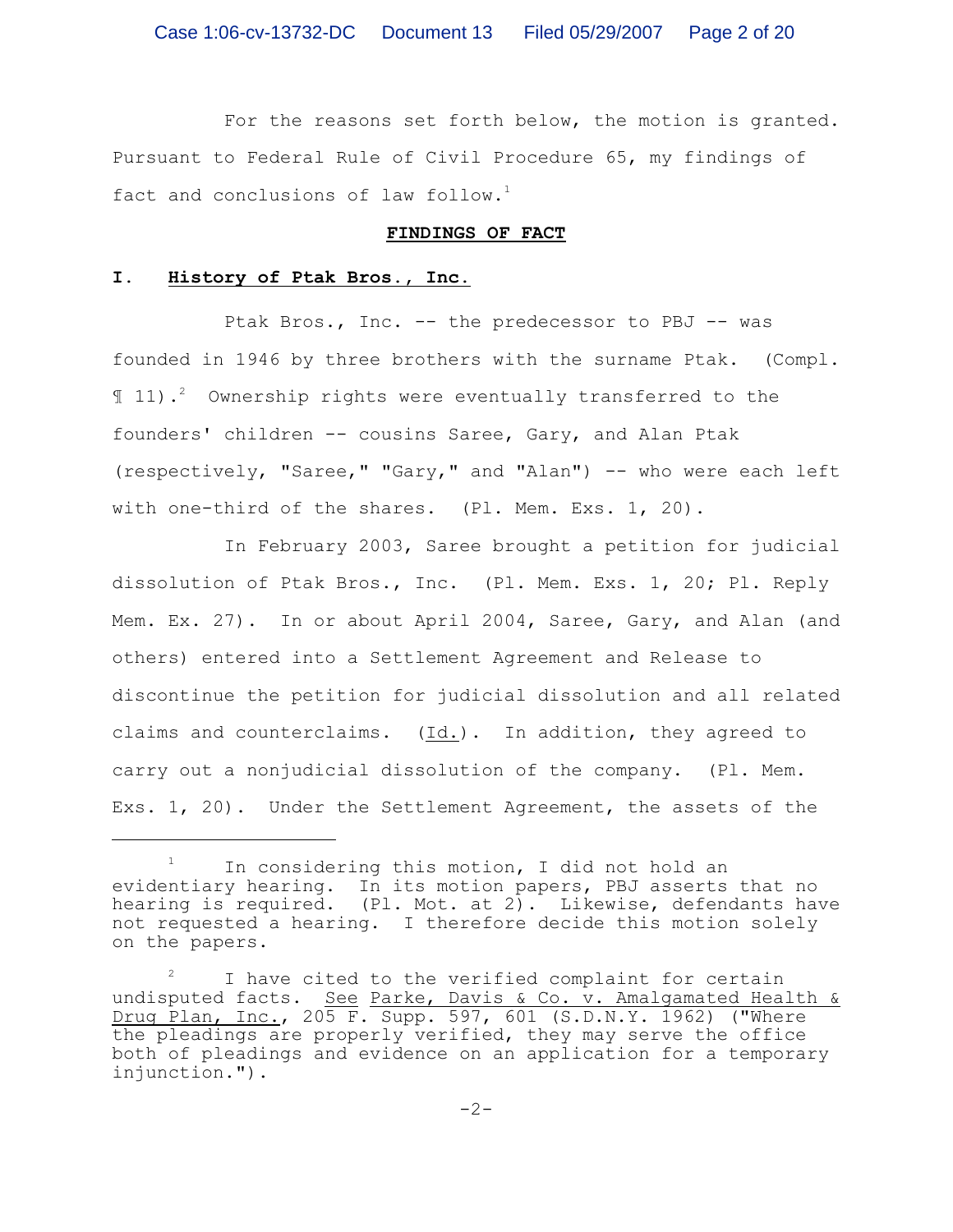company were to be sold, and the proceeds were to be distributed to the creditors of the company, with the balance to be distributed in equal amounts to Gary, Alan, and a trust established for the benefit of Saree. (Pl. Reply Mem. Ex. 27 ¶ 3). According to the Settlement Agreement, the assets were to include "the names 'Ptak Brothers', 'Ptak Bros.', and 'Ptak' (collectively 'Company Name'), customer list(s), supplier list(s) and form of catalog." (Pl. Reply Mem. Ex. 28 (as supplemented)).

Alan and Saree, contending that Gary was not complying with the above Settlement Agreement for nonjudicial dissolution, moved the state court for injunctive relief to carry out the dissolution procedures. (Pl. Mem. Exs. 1, 20). The court granted their motion, and ordered, inter alia, that the company be liquidated in accordance with the Settlement Agreement. (Id.).

The assets of Ptak Bros., Inc. were to be sold at auction on August 13, 2004. (Pl. Mem. Ex. 9). Although Gary was a shareholder at the time of the auction, he had left his employment at Ptak Bros., Inc. several months earlier to start his own jewelry business.<sup>3</sup> (Gary Ptak Decl.  $\mathbb{I}$  8). Thus, potential bidders were notified of the following about Gary Ptak at the auction:

> For bidders on the trade name, please be aware that Gary Ptak, one of the current owners of Ptak Bros., Inc., currently

<sup>&</sup>lt;sup>3</sup> According to defendants' website, Gary started his business sometime around 2004. See http://www.garyptak.com/ history.html (last visited May 16, 2007).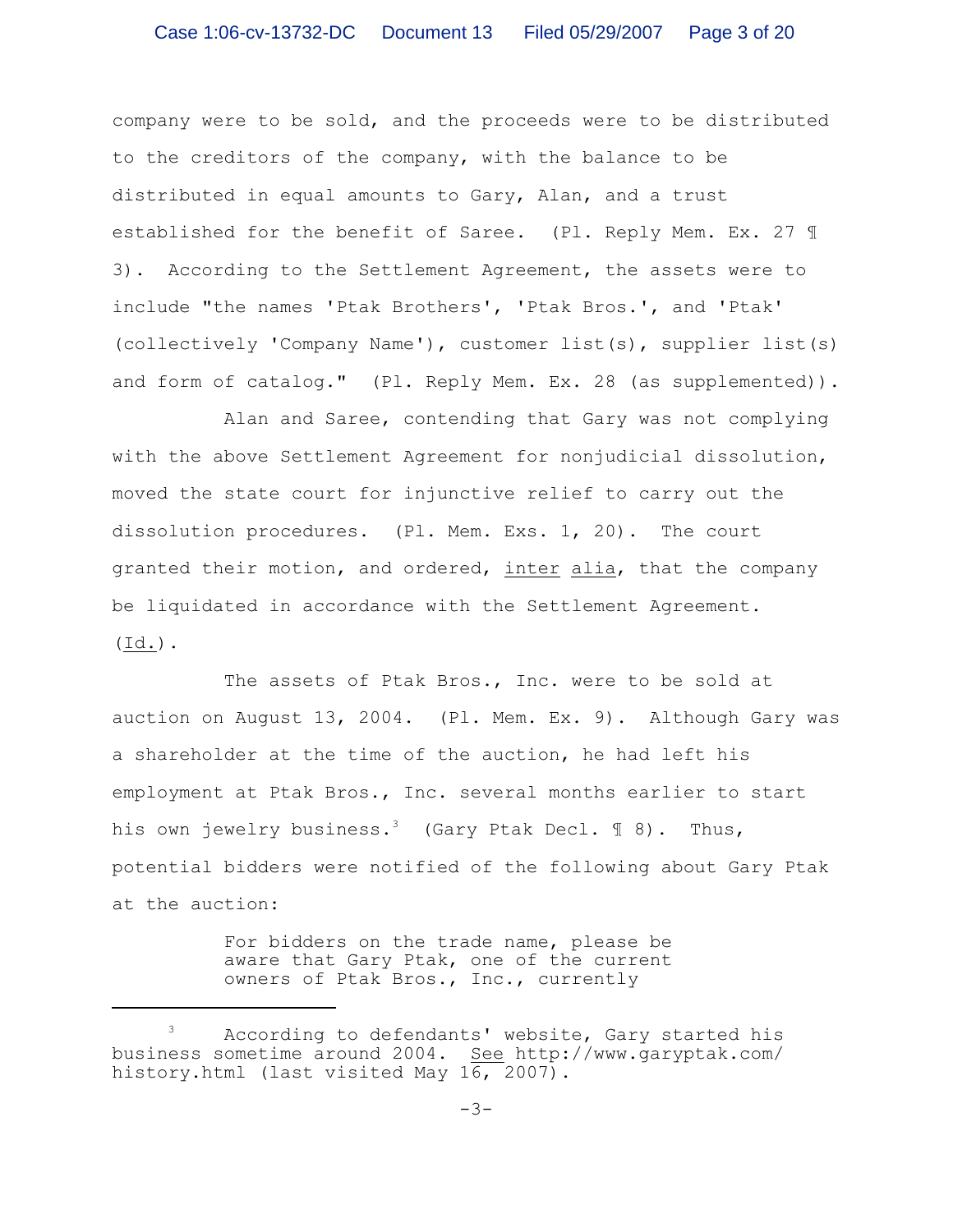operates his own jewelry business. His business does not operate under the name Ptak Bros., Inc., only the winning bidder will be able to use Ptak Bros., Inc., but obviously his last name is Ptak and he does use his last name in the course of doing business as "Custom Jewelry by Gary Ptak." Bidders on the trade name must be aware of this and accept this in making their bids.

(Morfino Decl. ¶ 4; Pl. Mem. Ex. 7).

Although still a shareholder, Gary nevertheless submitted a bid of \$305,000 for just the trademarks and other intellectual property of Ptak Bros., Inc. (Morfino Decl. ¶ 9). He was outbid, however, by Carl Morfino, who bid \$1,020,000 for all the assets to Ptak Bros., Inc. (Id.). After the auction, PBJ was promptly incorporated, and Morfino transferred all the assets of Ptak Bros., Inc. to PBJ. (Id. ¶ 15; Morfino Reply Decl. ¶ 14).

On October 4, 2004, the Bill of Sale between Ptak Bros., Inc. and PBJ was signed by Alan Ptak on behalf of Ptak Bros., Inc. (Morfino Decl. ¶ 15; Pl. Mem. Ex. 2). Gary, however, was not involved in the negotiation, drafting, or execution of the Bill of Sale or any other personal contract with plaintiff. (Gary Ptak Decl. ¶ 16). Nor did he sign the Bill of Sale. (Pl. Mem. Ex. 2).

The Bill of Sale assigned to PBJ:

(i) the trade name "Ptak Bros., Inc." and any and all derivatives thereof  $\cdot$  . . (ii) the Telephone Numbers; and (iii), the URL http://www.ptakbros.com; (iv) any and all right title and interest in and to all creative and photographic materials relating to the most recent Ptak Bros., Inc. catalogs; and (v) all rights, title and interest in and

 $-4-$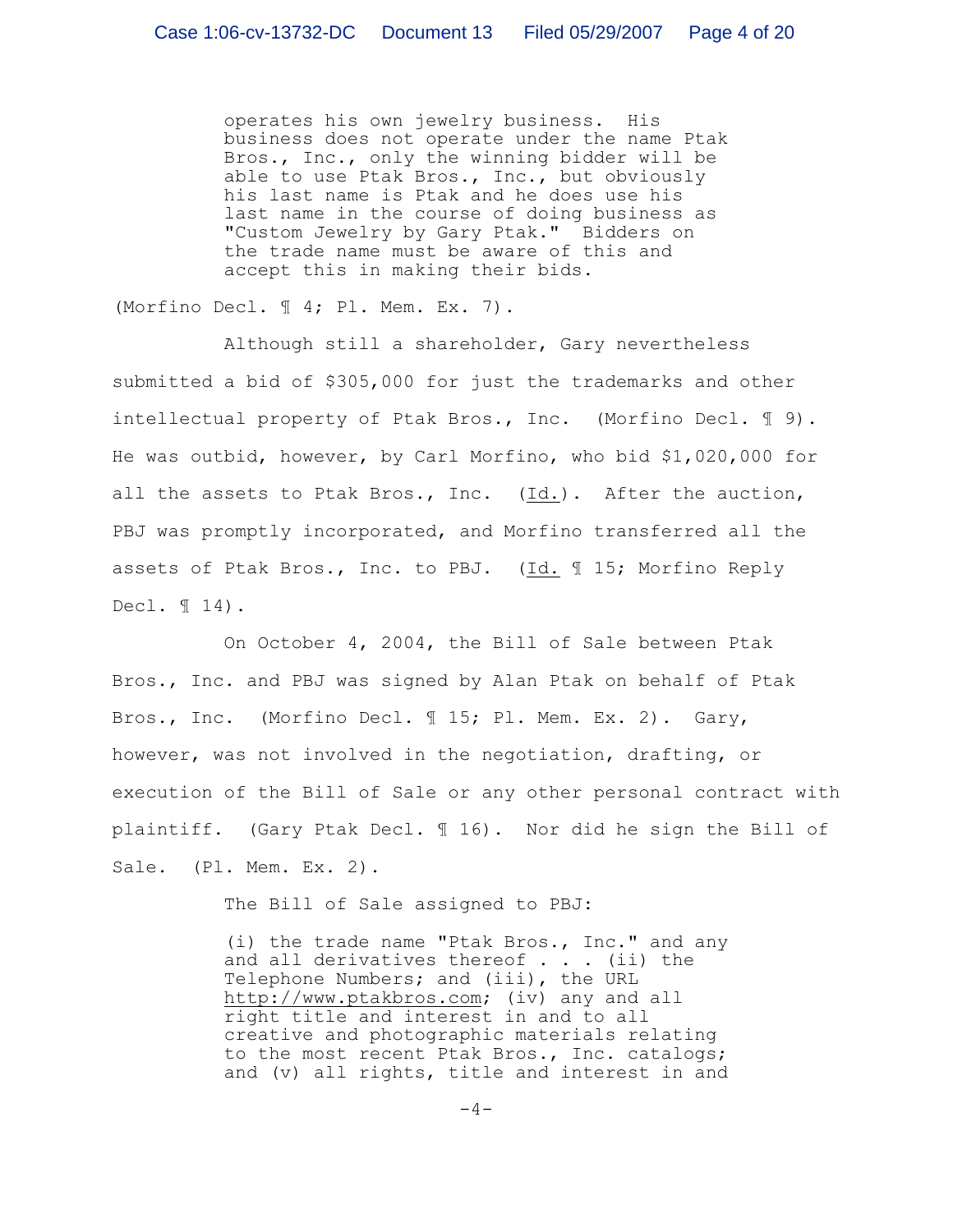to the customer lists and information (approximately 30,000[] customers). The foregoing assignment shall also include, without limitation, an assignment by Assignor to Assignee of all internet registration rights, internet domain rights, e-mail addresses, Federal and State trademarks, service marks, copyrights, common law rights and any and all other intellectual property rights associated with or arising therefrom.

 $(\text{Id.})$ .

There was also a restrictive covenant, dated October  $4$ , 2004, signed by Gary, Alan, and PBJ. (Pl. Mem. Ex. 3). The restrictive covenant provided that as shareholders of Ptak Bros., Inc., Gary, Alan, and Saree "covenant[] and agree[] not to use, in the jewelry business, the Company name [Ptak Bros., Inc.] on his/her or its own behalf, or on behalf of any entity directly or indirectly owned or controlled by him/her or it, or in the case of the Trust created in connection with the Company, by either Trustee." (Id.). It further provided, however, that Gary and Alan would not be precluded from using "his/her own first and last name (and/or initials) for personal or business purposes, including in connection with the jewelry business. By way of example . . . it would be permissible for a Shareholder of the Company to use the name 'Custom Jewelry by Gary Ptak,' but not 'Ptak Custom Jewelry' or 'Alan Ptak, formerly of Ptak Bros.' and the like." (Id.). In addition, there was no non-compete clause or language in either the restrictive covenant or the sale documents. (Gary Ptak Decl. ¶¶ 13-14).

 $-5-$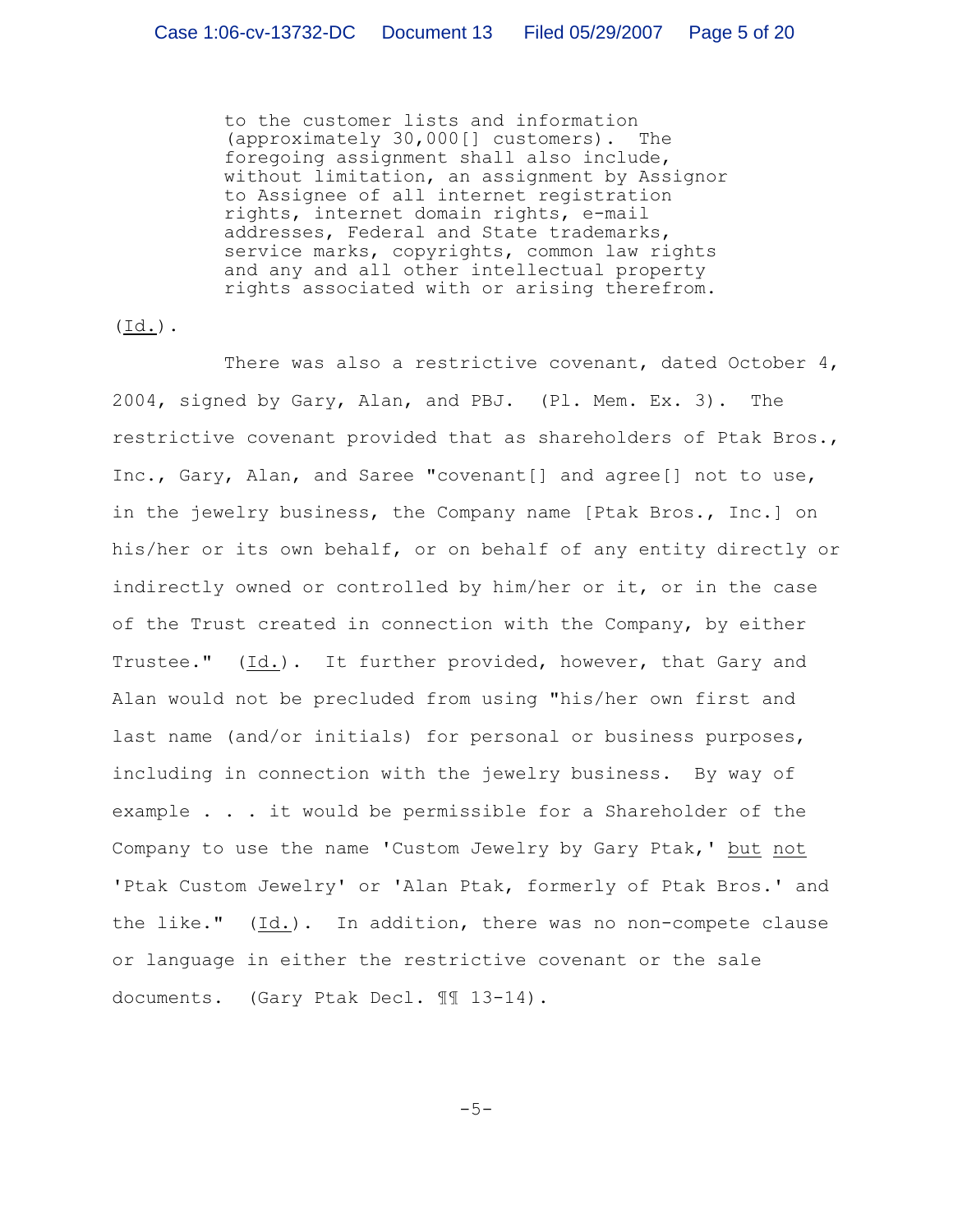#### **II. Reputation of Ptak Bros., Inc.**

Over several decades, Ptak Bros., Inc. earned a reputation for high quality jewelry. (Morfino Decl. ¶ 10). It provided service to more than 30,000 wholesale and retail customers throughout the United States. (Id. ¶ 17). As a result, the trademarks "PTAK" and "PTAK BROS." had become nationally known since at least 1997 for its jewelry goods and services. (Id.). The PTAK name had also been prominently displayed on printed and Internet-based catalogs, order forms, marketing materials, and various jewelry items. (Id.).

PBJ -- the successor in interest to Ptak Bros., Inc. -continues to use the PTAK and PTAK BROS. trademark for marketing purposes. (Morfino Decl. ¶ 18). This includes the use of PTAK in its telephone and fax numbers, which are 800-345-PTAK and 800- PTAK-FAX, respectively. (Id. 19). It also includes the use of the same style format and style numbers used in Ptak Bros., Inc. printed catalogs. (Id. ¶¶ 18, 30-38).

### **III. Defendants' Use of the PTAK Name**

Defendants continued to use the Ptak name for various activities. For example, Gary, acting through his wife Elyse Spies, ordered Verizon to redirect any faxes sent to the Ptak Bros. fax number (800-PTAK-FAX) to Gary Ptak, LLC. (Pl. Mem. Ex. 10; Morfino Decl. ¶ 20). This transfer was discovered after PBJ began receiving complaints from customers that sales orders and other communications were not being acknowledged. (Morfino Decl.

 $-6-$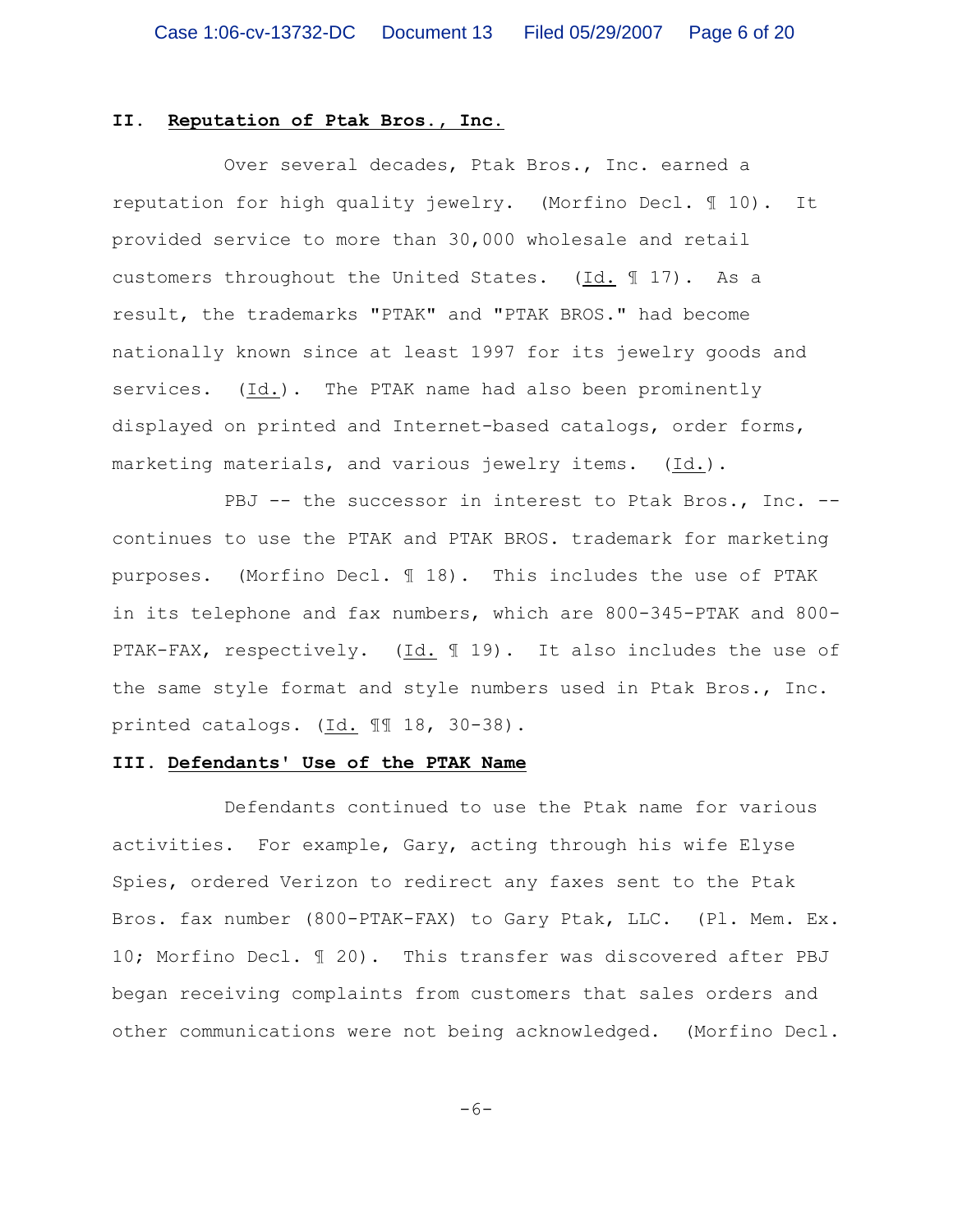¶ 21). Gary agreed, on October 4, 2004, to retransfer the fax number back to PBJ. (Id.).

Gary has also been using the telephone number 800-PTAK-112 for his personal jewelry business. (Id. ¶ 22). PBJ's attorney wrote defendants in February 2006 asserting that their use of a phone number containing "PTAK" was in violation of the Bill of Sale and the restrictive covenant. (Id. ¶¶ 22, 24). This notice contained a demand that defendants cease and desist using the number.  $(Id. \mathcal{F} 24)$ . Defendants have removed the letters of the phone number ("PTAK") from their web page, but customers can still reach defendants through that same number. (Id. ¶ 23).

Moreover, defendants associate themselves with Ptak Bros., Inc. with statements on their website such as: "Gary spent 14 years honing his craft at Ptak Bros. Inc." (Id. ¶ 40; Pl. Mem. Ex. 5). Gary also asserts that he is the sole legitimate successor to Ptak Bros., Inc., and states that he is the historical successor to the "Ptak Family," and "The Company." (Morfino Decl. ¶ 41).

Both the website and catalogs for G. Ptak, LLC contain a section about Gary's family history, which traces Gary's family lineage. (Pl. Mem. Ex. 6). The section also talks about how the Ptak Bros., Inc. company was formed. (Id.). For example, the section takes the reader through various decades, and begins with pictures and descriptions of Gary's grandparents, who immigrated from Poland. (Id.). It further describes how Gary's father and

-7-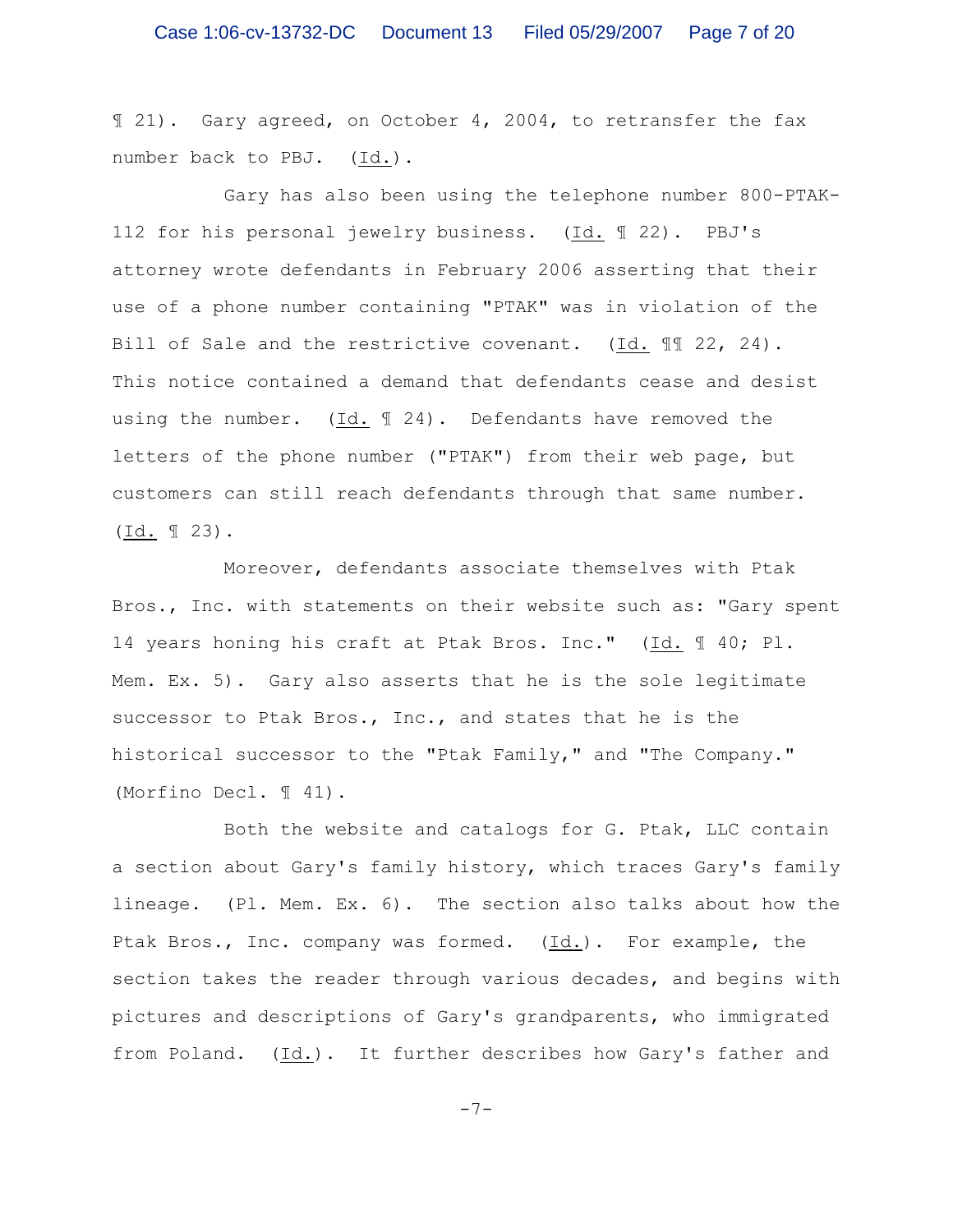his uncles joined together to build a jewelry business bearing their name. (Id.). Near the end of the family history section, it says that "[i]n 2004, Gary Ptak, LLC opens for business, proudly continuing the greater than 60 year Family tradition. Upon information and belief, Gary Ptak, LLC remains the only Ptak-owned and operated jewelry manufacturing firm in existence today." (Id.). It concludes with the following:

> Dear Friends (both old and new), For over 60 years it has been my family's tradition to offer superior quality and service to compliment our extensive collection of styles. . . . [N]othing makes me more proud than to continue this tradition with an altogether improved operation. Welcome to Gary Ptak, LLC.

 $(\text{Id.})$ .

In addition, the G. Ptak, LLC November 2006 catalog contains the phrase "PTAK: GOOD THINGS COME IN SMALL PTAKAGES!" -- which is not a registered mark according to the records of the U.S. Patent and Trademark Office. (Morfino Decl. ¶ 43).

Gary Ptak has also made arrangements so that anytime a user enters "http://www.ptak.com" he or she will automatically be redirected to the G. Ptak, LLC jewelry website. (Morfino Decl. ¶ 44). And on defendants' home page at www.garyptak.com, the name "Gary Ptak" appears on the top left hand corner with the "Gary" in gold and the "Ptak" in silver. (Id. 1 47; Def. Mem. Ex. B).

Finally, a comparison of defendants' November 2006 catalog with Ptak Bros. books 22, 23, and 24 shows that more than 25% of defendants' products are identical to those that used to

-8-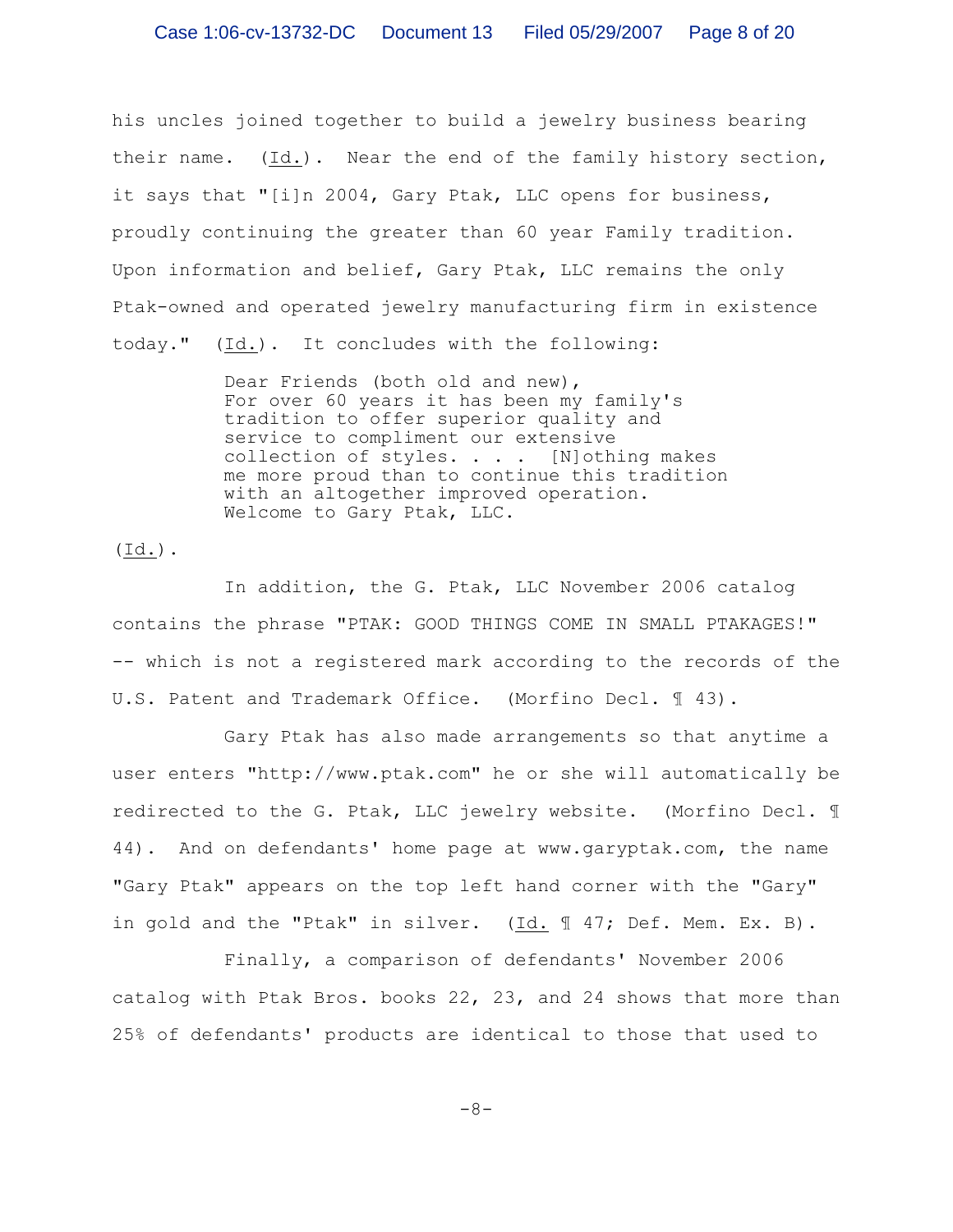be manufactured and sold by Ptak Bros. Inc. (Morfino Decl. ¶ 35).

#### **PROCEDURAL HISTORY**

On December 4, 2006, PBJ filed a complaint against defendants, alleging, inter alia, claims of cyberpiracy, federal unfair competition and false designation of origin, trademark infringement, unlawful deceptive acts and practices, and breach of contract. On February 2, 2007, plaintiff filed the instant motion for a preliminary injunction. Thereafter, the parties sought to agree on the terms of a preliminary injunction, but were unable to agree on all the terms.

### **DISCUSSION and CONCLUSIONS OF LAW**

PBJ asks for broad relief. (See Pl. Reply Mem. Revised Proposed Order). Defendants are willing to consent to most of the requested relief, with the caveat that they are doing so only for purposes of the preliminary injunction, and that the consent is not a concession with respect to the merits of the case. (Def. Mem. at 1). The only objections made by defendants are that: (1) they believe that "Ptak Bros." or "Ptak Brothers" may be referenced in a narrative, factual history -- such as on the "Family History" section of their website and catalog -- and they would be willing to place an appropriate disclaimer stating that they are not connected with PBJ (Def. Mem. at 2); (2) they believe that the "Gary Ptak" logo placed on their website -- with the "Ptak" in different font color -- does not create confusion

 $-9-$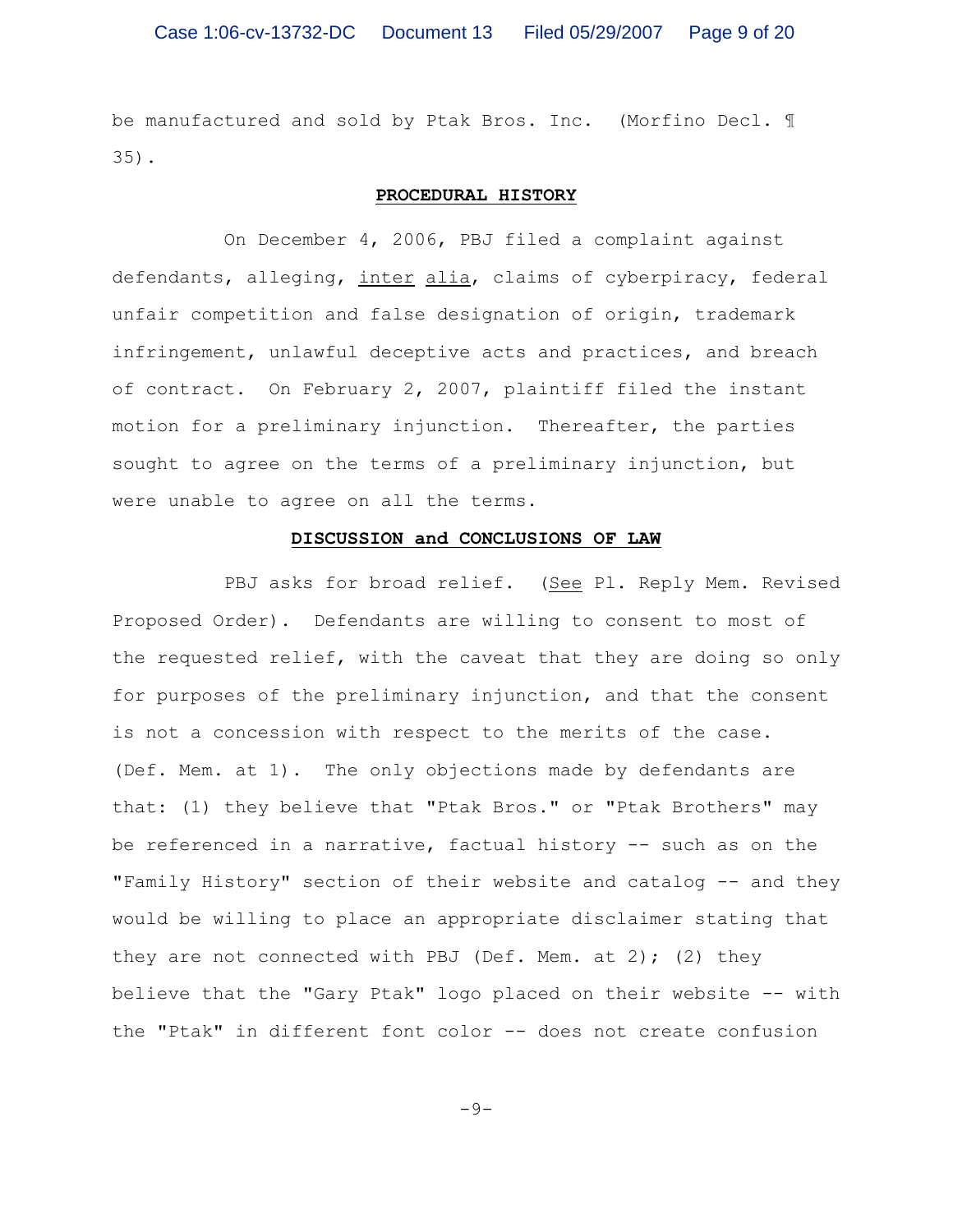(id. at 2-3); and (3) they wish to defer making any changes in their catalogs until the next printing (id. at 3-4).

The disagreement between PBJ and defendants primarily involves the scope of relief that I should grant. Nevertheless, I still must decide whether PBJ satisfies the standard for a preliminary injunction under the Lanham Act. If so, I then decide the scope of PBJ's requested relief.

#### **I. Preliminary Injunction Under Lanham Act**

The Lanham Act provides for a cause of action against

[a]ny person who . . . in connection with any goods or services . . . uses in commerce any word, term, name, symbol, or device, or any combination thereof, or any false designation of origin, false or misleading description of fact, or false or misleading representation of fact, which--

(A) is likely to cause confusion, or to cause mistake, or to deceive as to the affiliation, connection, or association of such person with another person, or as to the origin, sponsorship, or approval of his or her goods, services, or commercial activities by another person.

15 U.S.C. § 1125(a)(1).

Thus, the "key for a plaintiff in proving infringement of its trademark is to show the likelihood of consumer confusion." Brennan's, Inc. v. Brennan's Restaurant, L.L.C., 360 F.3d 125, 128 (2d Cir. 2004) (citing Restatement (Third) of Unfair Competition § 21 cmt. a (1995)).

To prevail on a motion for a preliminary injunction, the moving party must demonstrate a threat of irreparable injury and either (1) a probability of success on the merits or (2)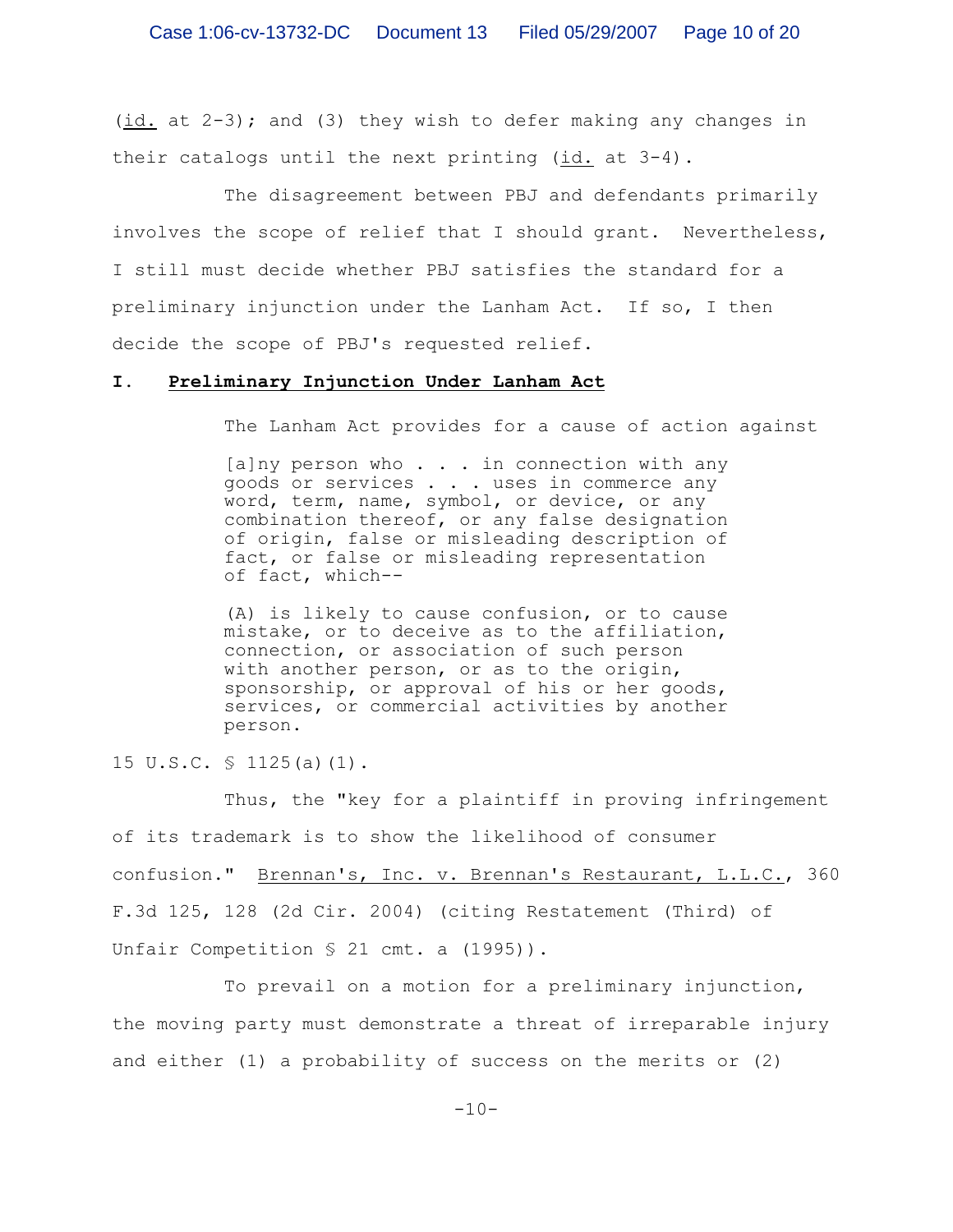sufficiently serious questions going to the merits to make them fair grounds for litigation and a balance of hardships tipping decidedly in the moving party's favor. See, e.g., Time Warner Cable v. Bloomberg L.P., 118 F.3d 917, 923 (2d Cir. 1997). Irreparable injury exists where, but for the granting of the preliminary injunction, it would be difficult or impossible to return the parties to the positions they previously occupied. See Brenntag Int'l Chems., Inc. v. Bank of India, 175 F.3d 245, 249 (2d Cir. 1999). In trademark disputes, "a showing of likelihood of confusion establishes both a likelihood of success on the merits and irreparable harm." Malletier v. Burlington Coat Factory Warehouse Corp., 426 F.3d 532, 537 (2d Cir. 2005) (quoting Hasbro, Inc. v. Lanard Toys, Ltd., 858 F.2d 70, 73 (2d Cir. 1988)).

Whether there is likelihood of confusion is determined by a multi-factor test set forth in Polaroid Corp. v. Polarad Elecs. Corp., 287 F.2d 492, 495 (2d Cir. 1961). The test includes several non-exclusive factors, such as: (1) the strength of the mark, (2) the degree of similarity between the two marks, (3) the competitive proximity of the products, (4) actual confusion, (5) the likelihood the plaintiff will bridge the gap, (6) the defendant's good faith in adopting its mark, (7) the quality of the defendant's products, and (8) the sophistication of the purchasers. See Mobil Oil Corp. v. Pegasus Petroleum Corp., 818 F.2d 254, 256 (2d Cir. 1987) (citing Polaroid, 287 F.2d at 495). No factor is dispositive, and a court is not

-11-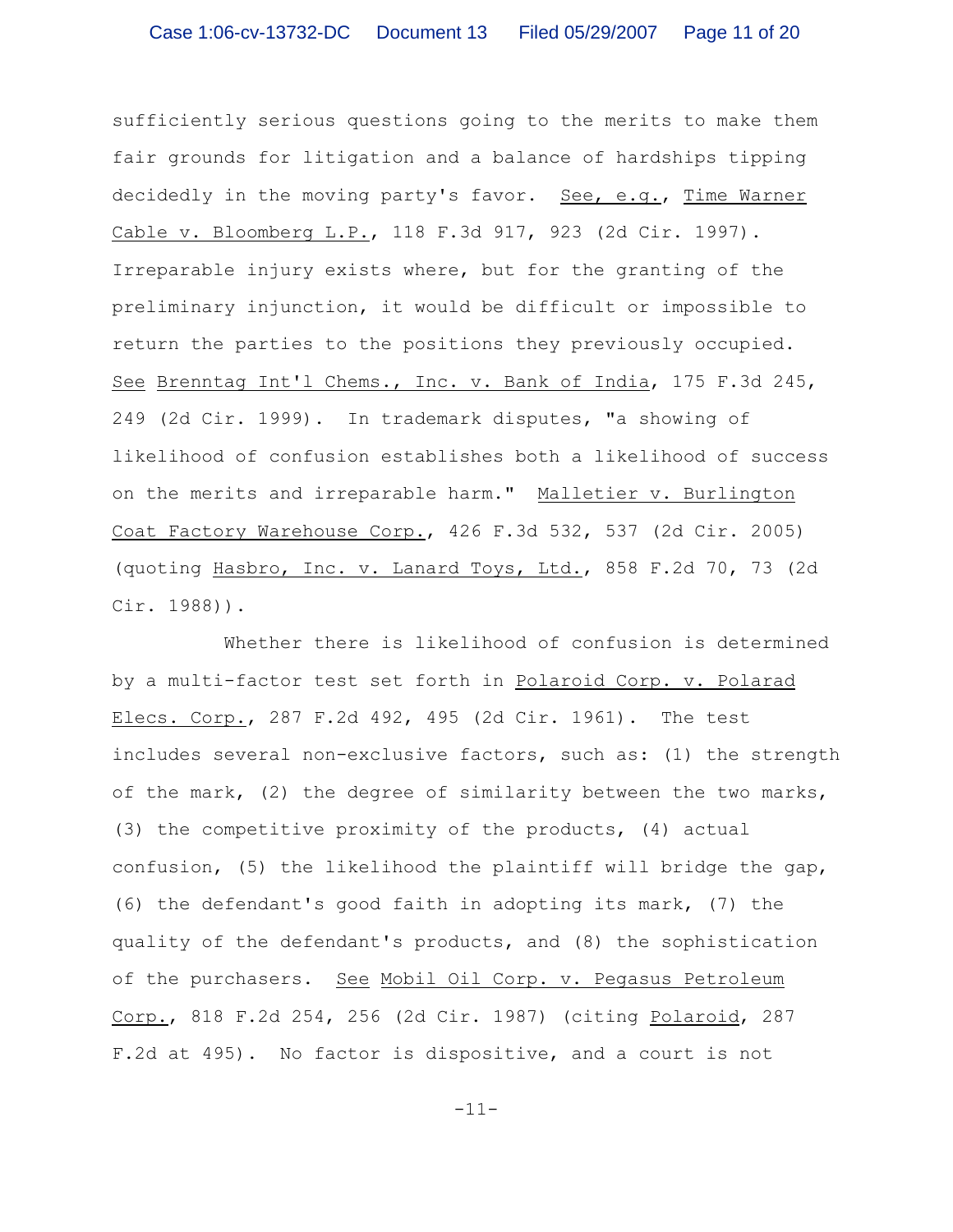limited to these factors. Polaroid, 297 F.2d at 495. Moreover, "each factor must be evaluated in the context of how it bears on the ultimate question of likelihood of confusion as to the source of the product." Lois Sportswear, U.S.A., Inc. v. Levi Strauss & Co., 799 F.2d 867, 872 (2d Cir. 1986).

A trial court has discretion to fashion a preliminary injunction that will preserve the status quo pending a trial on the merits. Arthur Guinness & Sons, PLC v. Sterling Pub. Co., 732 F.2d 1095, 1099 (2d Cir. 1984); see also Grand Union Co. v. Cord Meyer Dev. Co., 761 F.2d 141, 147 (2d Cir. 1985) (district court has broad discretion to "devise whatever remedy it believes in its discretion is necessary to make . . . injured parties whole") (internal quotations omitted). The decision to grant or deny preliminary injunctive relief rests within the sound discretion of the trial court, and will not be disturbed on appeal absent a showing of abuse of discretion. See Arthur Guinness & Sons, 732 F.2d at 1099.

### **II. Application**

Two issues are presented. The first is whether PBJ has met the standard for a preliminary injunction. The second is, if so, the scope of relief.

### **A. Issuance of a Preliminary Injunction?**

The primary issue is whether plaintiff has shown likelihood of confusion because in trademark cases, "a showing of likelihood of confusion establishes both a likelihood of success on the merits and irreparable harm." Malletier, 426 F.3d at 537;

-12-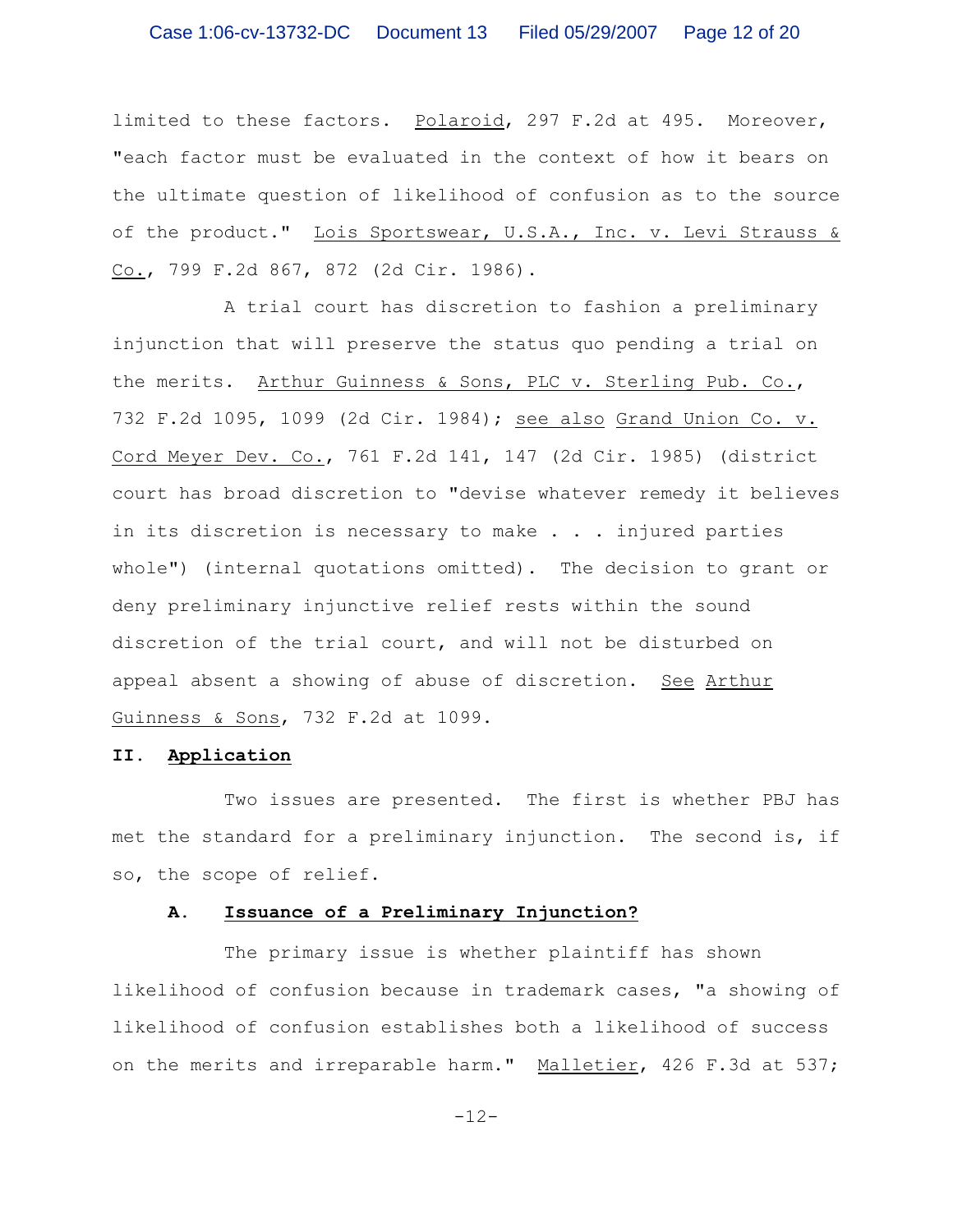Hasbro, 858 F.2d at 73. Based on the various factors delineated in Polaroid, plaintiff has established a likelihood of confusion. See Mobil Oil Corp., 818 F.2d at 256. Here, however, not all of the factors are relevant. Rather, the factors directly relevant in this instance are: (1) strength of the mark, (2) degree of similarity, (3) the competitive proximity of the products, and (4) actual confusion. I discuss them in turn.

#### **1. Strength of the Mark**

The strength of a mark refers to "its tendency to identify the goods sold under the mark as emanating from a particular, although possibly anonymous, source." McGregor-Doniger Inc. v. Drizzle Inc., 599 F.2d 1126, 1131 (2d Cir. 1979). Courts typically assess the strength of a mark through two components: inherent distinctiveness and the distinctiveness the mark has acquired in the marketplace. Brennan's, 360 F.3d at 130-31. Inherent distinctiveness "examines a mark's theoretical potential to identify plaintiff's goods or services without regard to whether it has actually done so." Id. at 131. Acquired distinctiveness, on the other hand, refers to the "recognition plaintiff's mark has earned in the marketplace as a designator of plaintiff's goods or services." Id. (citing to TCPIP Holding Co. v. Haar Communications, Inc., 244 F.3d 88, 97 (2d Cir. 2001)).

# **a. Inherent Distinctiveness of Family Names**

The Second Circuit has made clear that family names are descriptive and do not by themselves identify a product. Id. A

 $-13-$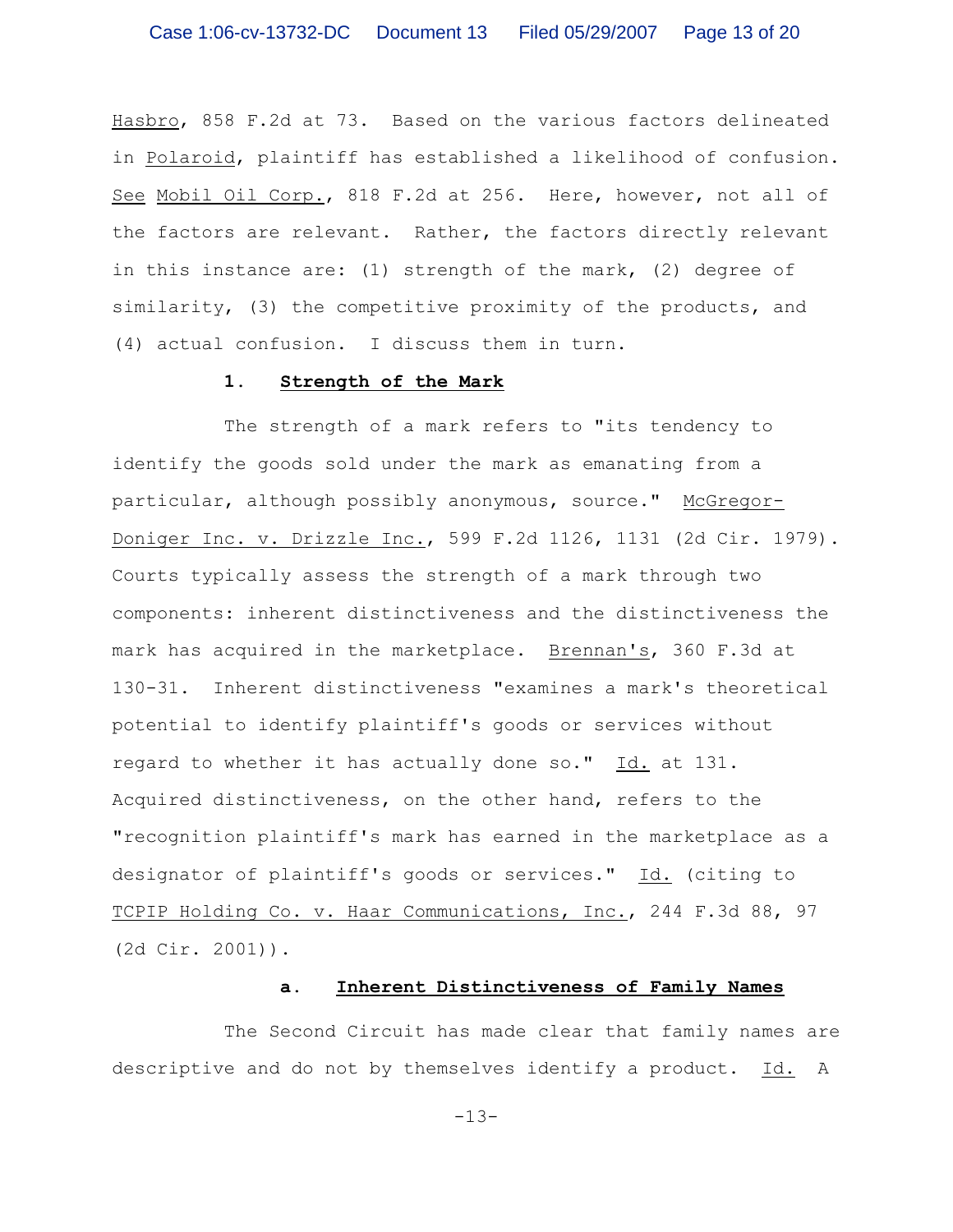proper name merits protection, however, if the name develops a secondary meaning, such that the name comes to identify the product as originating from a single source. See Gruner + Jahr USA Publ'g v. Meredith Corp., 991 F.2d 1072, 1076 (2d Cir. 1993). Nevertheless, "courts generally are hesitant to afford strong protection to proper names, since to do so preempts others with the same name from trading on their own reputation." Brennan's, 360 F.3d at 131.

Here, the Court is not persuaded that Ptak Bros., Inc. has developed a secondary meaning, such that the name has come to identify the product -- namely, jewelry -- as originating from a single source. See Gruner, 991 F.2d at 1076 (examples include IVORY for soap, EXXON for oil, and KODAK for photography). Indeed, defendants show that in the wholesale jewelry business, it is common to have numerous family-owned businesses with the same surname. (Gary Ptak Decl. 118) (stating that in New York City alone, there are, for example, several "Fabrikants," "Simontovs," "Kohanims," and "Verstandigs" in the jewelry business). Moreover, PBJ does not present evidence supporting the inherent distinctiveness of the Ptak Bros. name.

#### **b. Acquired Distinctiveness**

On the other hand, PBJ has introduced some evidence that Ptak Bros., Inc. has achieved distinctiveness in the jewelry market. For example, PBJ has presented evidence that Ptak Bros., Inc. has been providing high quality jewelry for several decades now, and has a customer list that exceeds 30,000 customers.

 $-14-$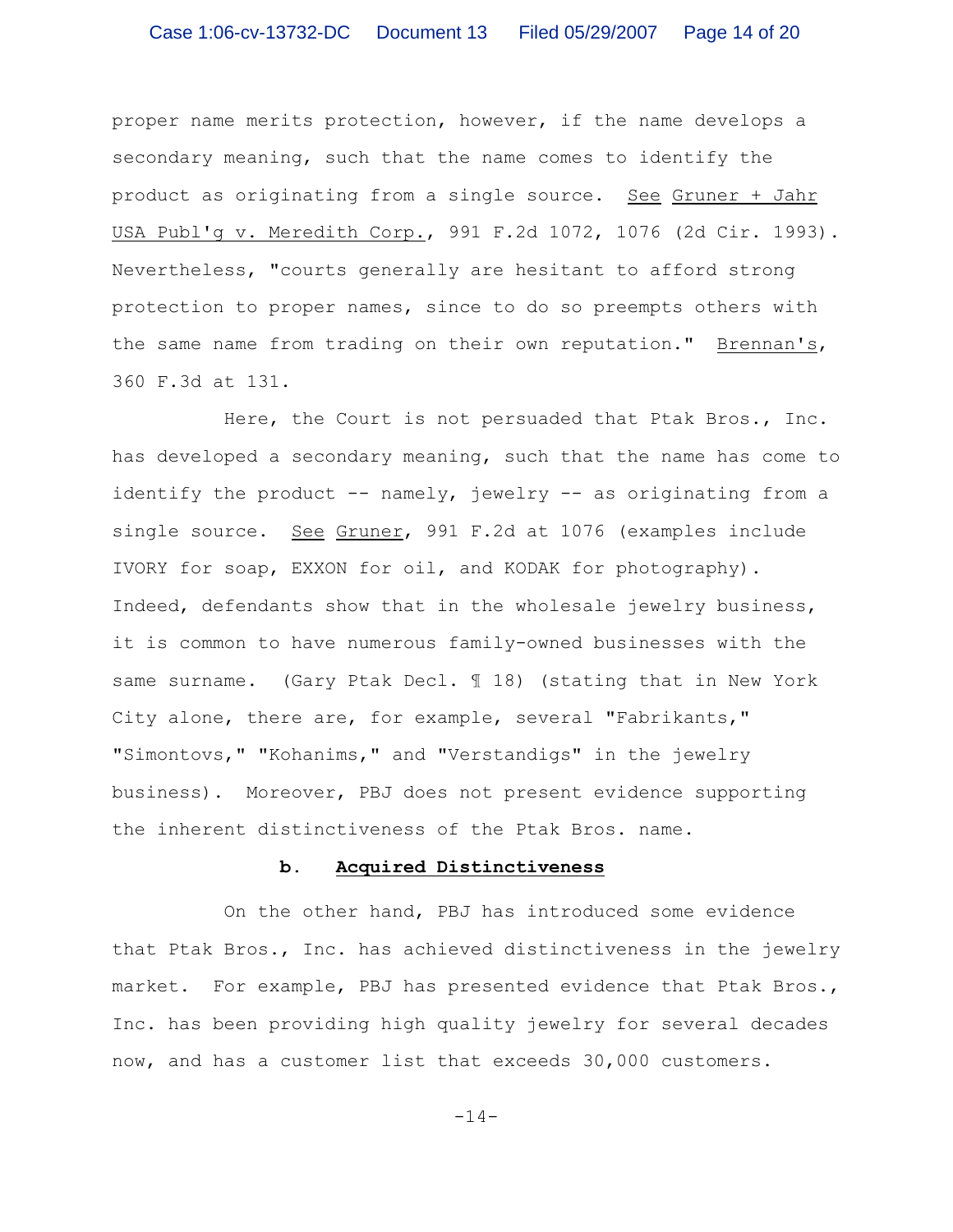(Morfino Decl. ¶¶ 10, 17). Moreover, it has provided evidence that annual sales and gross profits for Ptak Bros., Inc. from 1998 through 2003 ranged from three to six million dollars. (Morfino Reply Decl. ¶ 15).

In addition, defendants do not dispute that Ptak Bros. and Ptak Brothers are common law trademarks (Gary Ptak Decl. ¶ 10), and thus are entitled to some protection. Accordingly, although PBJ's name is not inherently distinctive, there is evidence to show that it has acquired distinctiveness, and is entitled to some protection.

#### **2. Degree of Similarity**

Without need for much discussion, this factor favors PBJ, as both PBJ and defendants use Ptak in their names. PBJ's name is Ptak Bros. Jewelry, Inc., while defendants is G. Ptak, LLC.

### **3. Competitive Proximity of Products**

The proximity of products asks the extent that the two products compete with each other. See Cadbury Beverages, Inc. v. Cott Corp., 73 F.3d 474, 480 (2d Cir. 1996). This factor also favors PBJ, as both are involved in the business of providing jewelry products and services.

#### **4. Actual Confusion**

Here, PBJ has provided documentary evidence of twentynine instances where customers and retail jewelers have actually been confused about whether a catalog sent to them was from PBJ or defendants. (Morfino Reply Decl. ¶¶ 3-9 & Ex. 24). In one

 $-15-$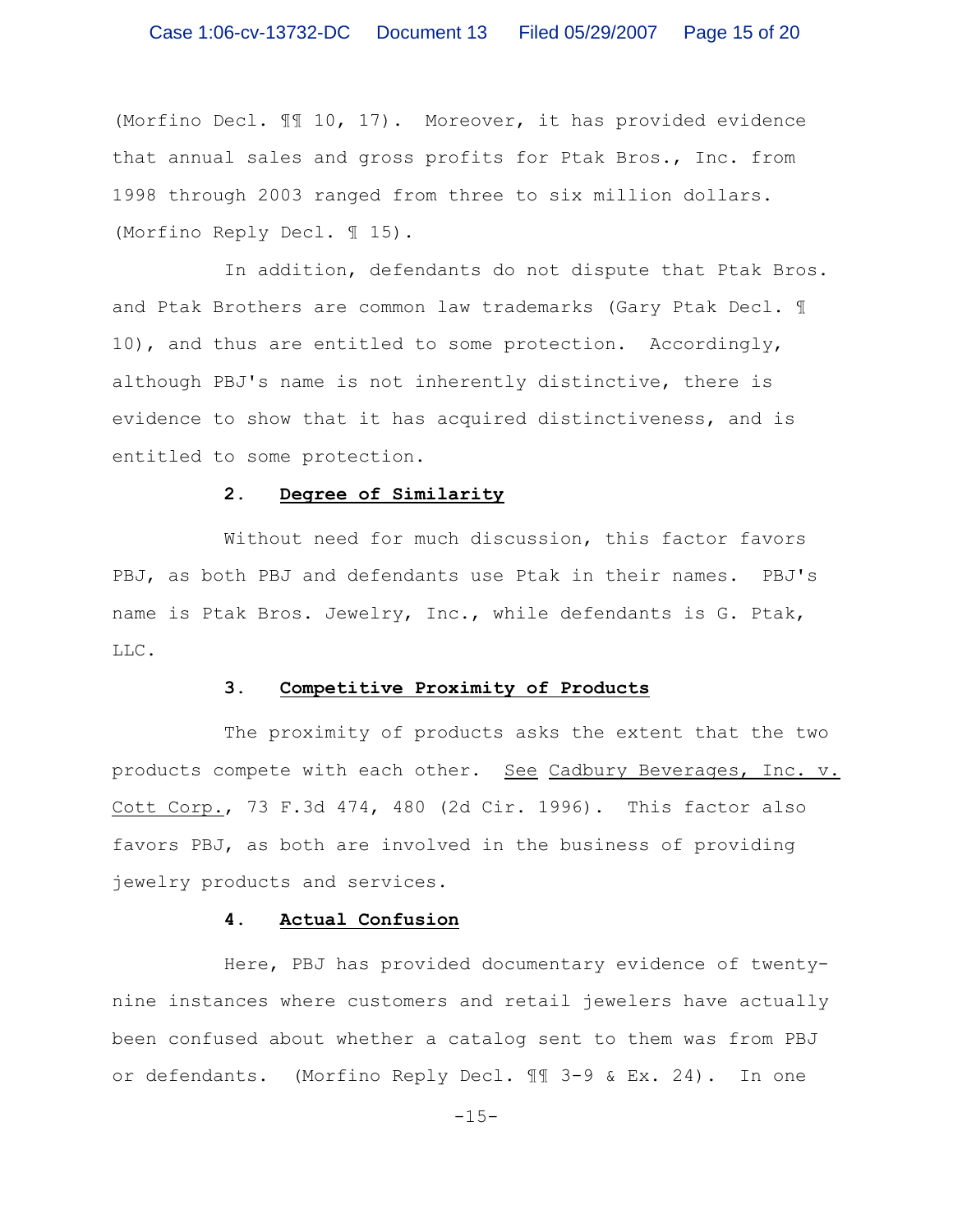example, two retailers stated that they thought defendants might be the original Ptak Bros. company after having read the family history pages in defendants' catalog. (Morfino Reply Decl. ¶ 6 & Ex. 24). In another example, at least five customers asked PBJ to see merchandise from a catalog, not realizing that they were looking at defendants' catalog. (Morfino Reply Decl. 17 & Ex. 24). And in a third example, two jewelers mistakenly ordered products from defendants, when in fact, they thought they were ordering from PBJ. (Morfino Reply Decl. ¶ 8 & Ex. 24).

Notwithstanding the documented instances of actual confusion, defendants declare that they have not seen or heard of any confusion between the two companies. (Gary Ptak Decl. 120). This blanket declaration, however, is unpersuasive in light of the evidence produced by PBJ. Moreover, I weigh this factor more heavily because the test here is for likelihood of confusion, and nothing is more directly relevant than examples where consumers and retailers were actually confused.

In view of the above factors, PBJ is entitled to preliminary injunctive relief, as it has demonstrated a likelihood of confusion. See Malletier, 426 F.3d at 537.

#### **B. What Relief Is Appropriate?**

I now determine the scope of relief. Defendants have agreed -- for purposes of this motion only -- to nearly all of plaintiff's requested relief. The only exceptions are: (1) defendants believe they should be able to use "Ptak Bros." in a narrative, factual history, such as in the "Family History"

 $-16-$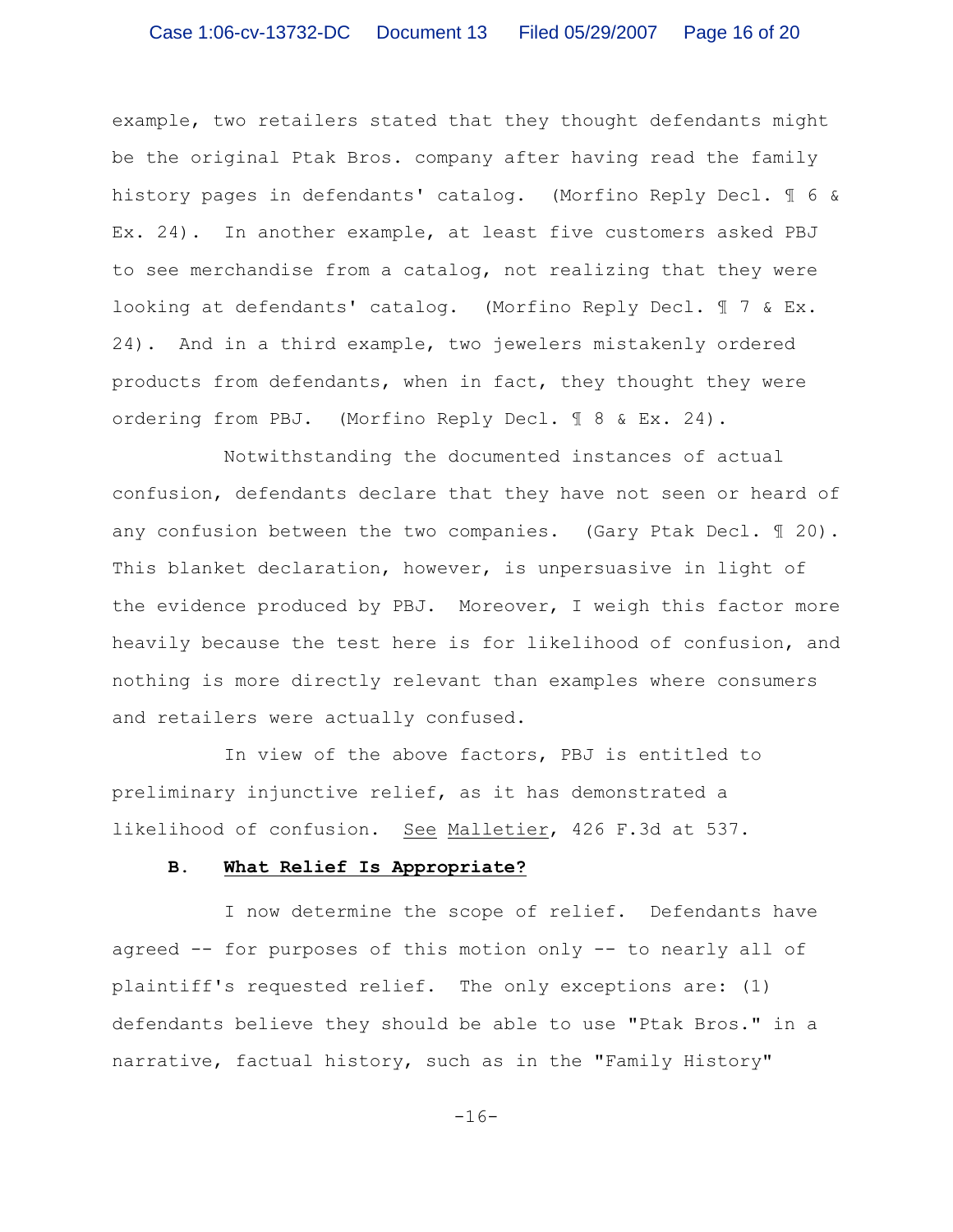section of their website and catalog, and they are willing to insert a disclaimer; (2) they believe that the "Gary Ptak" logo placed on their website -- with the "Ptak" in different font color -- does not create confusion; and (3) they wish to defer making any changes in their catalogs until the next printing.

As an initial matter, a district court has broad discretion in fashioning the scope of relief. See Arthur Guinness & Sons, 732 F.2d at 1099; Grand Union, 761 F.2d at 147. Thus, I devise a remedy pending a trial on the merits.

#### **1. Family History**

With respect to the use of "Ptak Bros." in a narrative for the Family History section of defendants' website and catalog, I conclude that these references are permitted in part.

First, there is no agreement or contract that prohibits Gary from describing his family history, including the fact that he may have worked at Ptak Bros. It is true that the restrictive covenant signed by Gary provides that he cannot use "Ptak Custom Jewelry" or "Gary Ptak, formerly of Ptak Bros," and the like for his company name. (Pl. Mem. Ex. 3). Here, however, he is not using Ptak Bros. as his company name. Indeed, as the Second Circuit has recognized, "to prohibit an individual from using his true family surname is to take away his identity . . . and that is so grievous an injury that courts will avoid imposing it, if they possibly can." Taylor Wine Co. v. Bully Hill Vineyards, Inc., 569 F.2d 731, 735 (2d Cir. 1978) (quoting Societe Vinicole de Champagne v. Mumm, 143 F.2d 240, 241 (2d Cir. 1944)).

-17-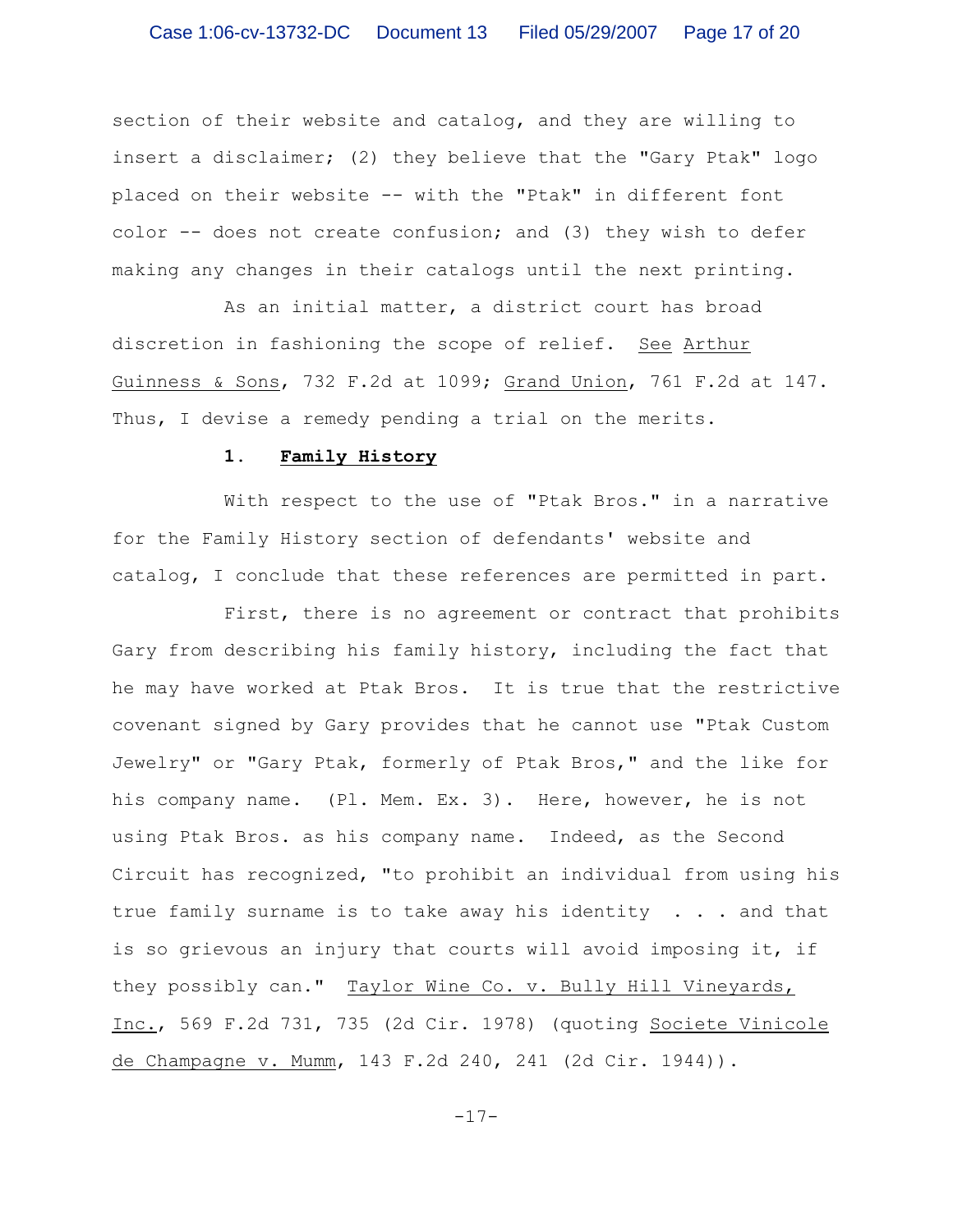Second, so long as Gary inserts a proper disclaimer stating that he is not currently associated with PBJ or "Ptak Bros.," the use of "Ptak Bros." in a family narrative would not cause confusion. For instance, defendants could state that "The assets of Ptak Bros., Inc. were sold and transferred to a company now called Ptak Bros. Jewelry, Inc. G. Ptak, LLC has no affiliation with Ptak Bros., Inc. or Ptak Bros. Jewelry, Inc." That is simply one example of a disclaimer that could work.

PBJ cites to case law stating that disclaimers may be ineffective. (Pl. Reply at 8-9). That case, however, also acknowledges that disclaimers may prevent consumer confusion where there is a minimal or moderate amount of confusion. See Pro Fitness Physical Therapy Ctr. v. Pro-Fit Orthopedic and Sports Physical Therapy P.C., 314 F.3d 62, 70-71 (2d Cir. 2002). Here, although PBJ has provided examples where there has been actual confusion, it cannot be said that there has been substantial confusion. Accordingly, Gary may continue to use "Ptak Bros." in the narrative of his family history section, so long as there is a proper disclaimer.

PBJ does, however, make a legitimate argument that certain statements that Gary makes on his website and catalog are likely to cause confusion. For example, defendants assert that "Gary Ptak LLC remains the only Ptak-family owned and operated jewelry manufacturing firm in existence today" (Pl. Mem. Ex. 6); that Gary's business is "proudly continuing the greater than 60 year Family Tradition" (id.); and further uses the marketing

-18-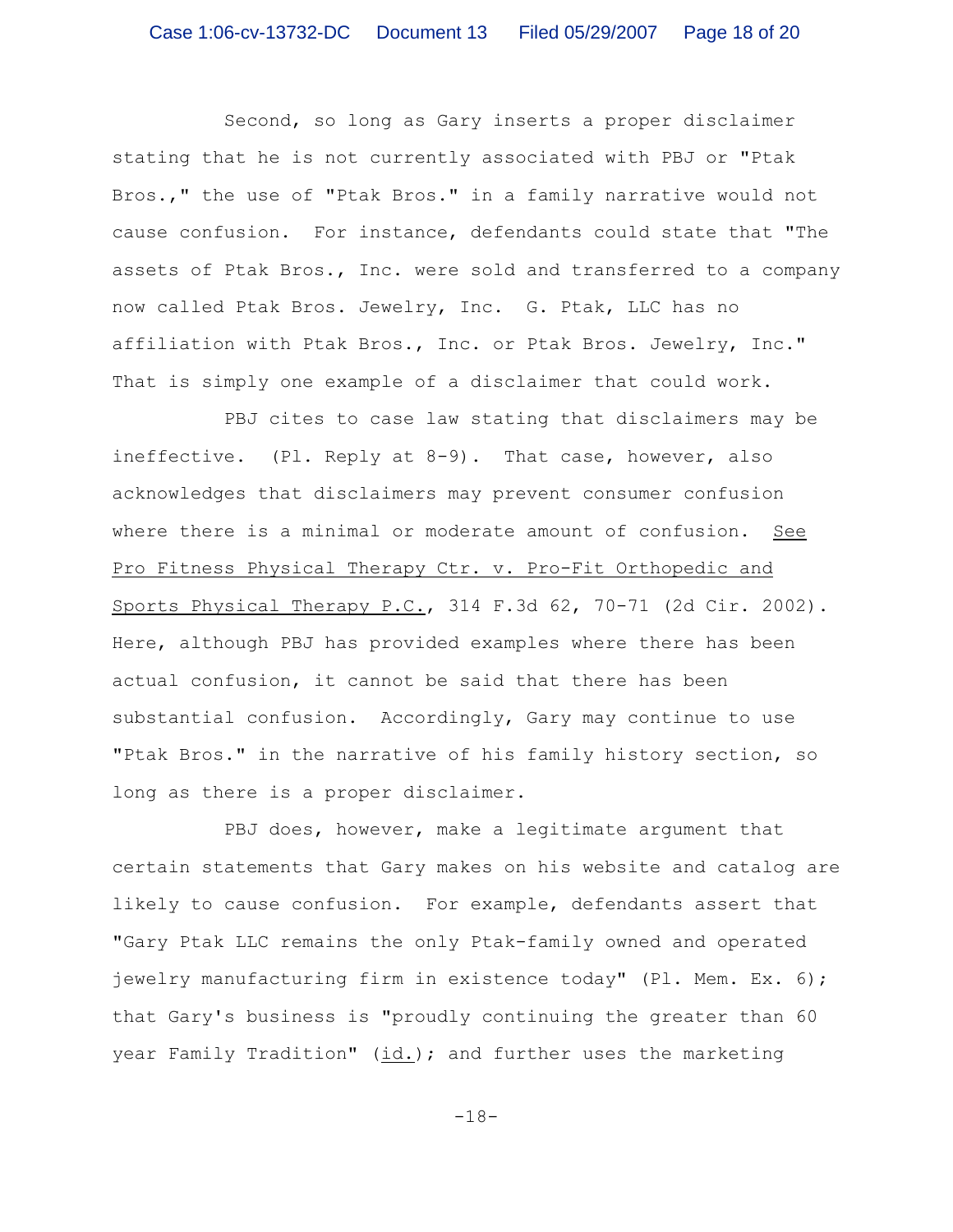slogan "PTAK: GOOD THINGS COME IN SMALL PTAKAGES!" (id.; Morfino Decl. ¶ 43). These statements are not being used in a narrative to describe Gary's family history, and are likely to cause confusion. In addition, they arguably violate the restrictive covenant that Gary signed, which prohibits him from using the Ptak Bros. name. It is true that Gary is technically not using "Ptak Bros., Inc." as his company name, but the above statements insinuate that Gary's company is a continuation of Ptak Bros., Inc. Thus, it surely violates the spirit if not the letter of the restrictive covenant. Accordingly, these statements must be stricken.

### **2. GARY PTAK Logo on Website**

On the issue of whether defendants can have "Gary" and "Ptak" on their website in different font color, I agree with defendants that this is not likely to create confusion. Plaintiff does not contest that defendants are entitled to use "Gary Ptak" on their website. Thus, so long as the logo does not accentuate "Ptak" at the expense of hiding the "Gary," defendants do not have to change it. Indeed, the font size and type are the same, with the only difference being that "Gary" is printed in gold while "Ptak" is in silver. This is not likely to cause confusion.

# **3. Timing of Catalog Changes**

Lastly, there is a dispute as to when defendants should have to make changes to the Family History section in their catalog. Defendants may continue to use and distribute any

 $-19-$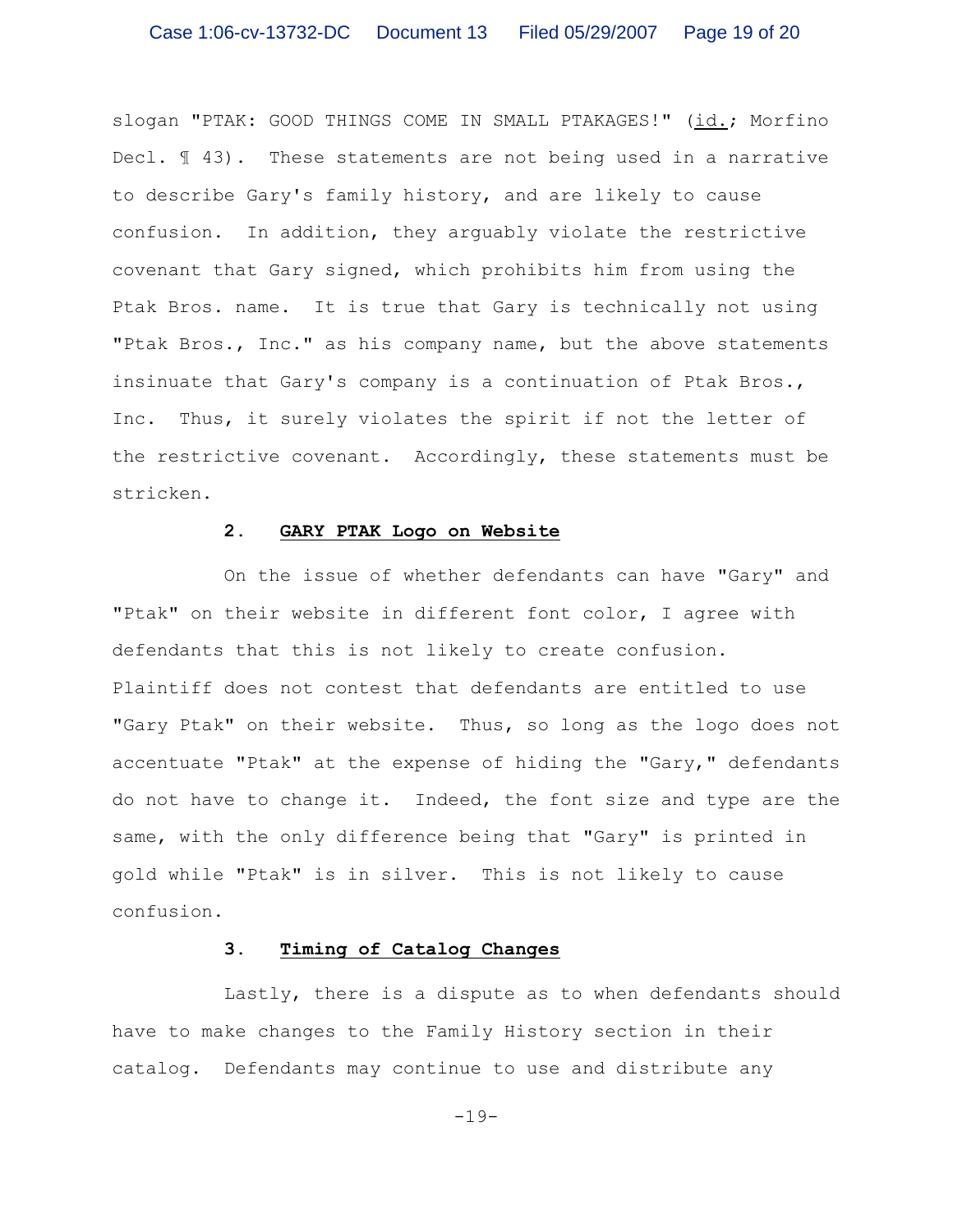catalogs already in print. Any newly-printed catalogs must conform to the above.

In sum, the Court sustains defendants' three objections in part and overrules them in part, as discussed above.

#### CONCLUSION

PBJ's motion for a preliminary injunction is granted, to the extent set forth above. PBJ shall submit a proposed order, on notice, within five business days. No bond is required.

SO ORDERED.

New York, New York Dated: May 29, 2007

DENNY

United States District Judge

 $\overline{\phantom{a}}$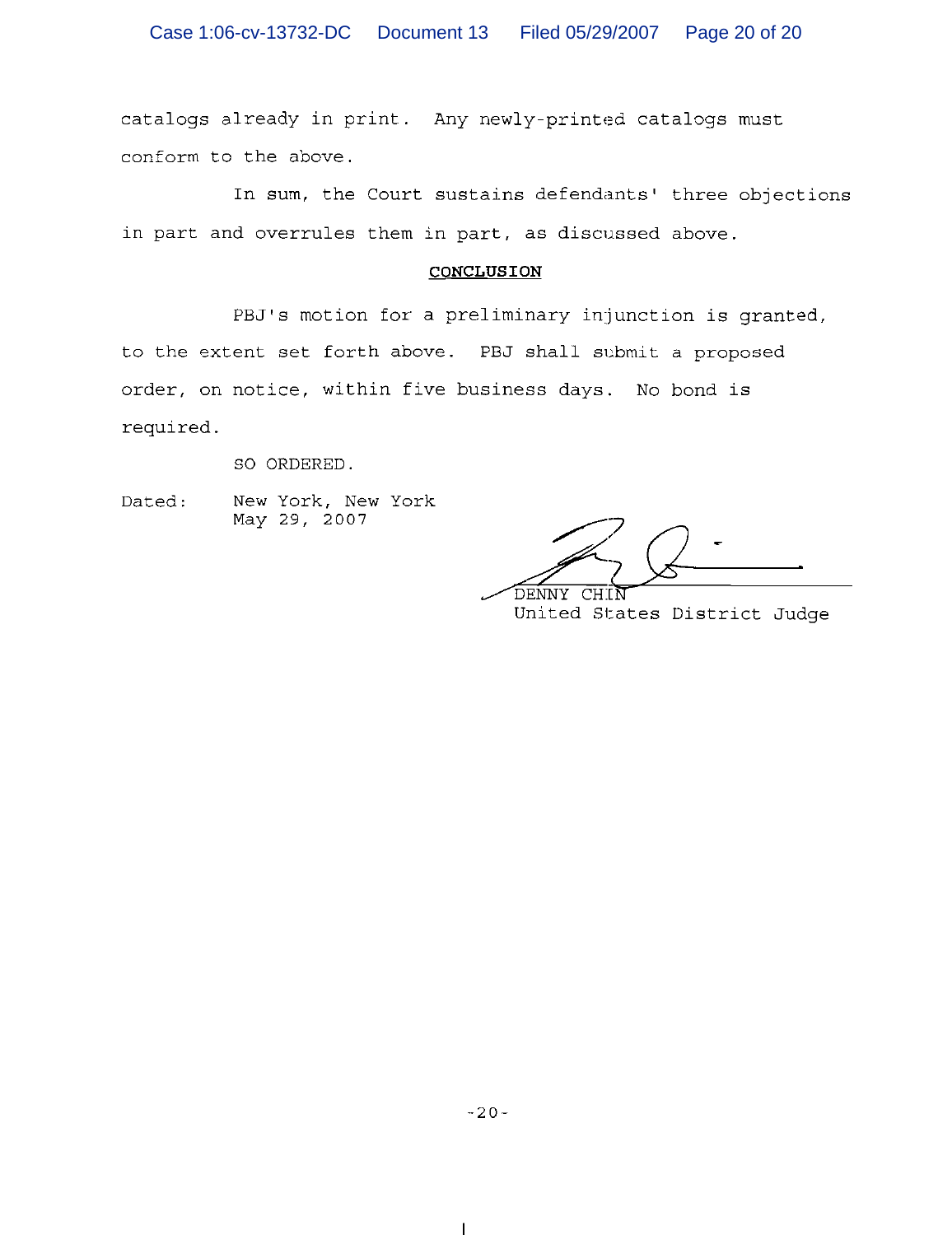$CH_{\lambda}$ 

John R. Mugno (JM 2231) LAW OFFICES OF JOHN R. MUGNO 350 Broadway - 10th Floor New York, New York 10013 Telephone: (212) 925-3474 Facsimile: (212) 925-3665 **Attorneys for Plaintiff.** Ptak Bros. Jewelry, Inc.

| <b>USDC SDNY</b>            |  |
|-----------------------------|--|
| <b>DOCUMENT</b>             |  |
| <b>ELECTRONICALLY FILED</b> |  |
| DOC #:                      |  |
| DATE FILED:<br>/22/67       |  |
|                             |  |

#### IN THE UNITED STATES DISTRICT COURT FOR THE SOUTHERN DISTRICT OF NEW YORK

PTAK BROS. JEWELRY, INC., Plaintiff,

 $\mathbf{v}_i$ 

**GARY PTAK and** G. PTAK, LLC Defendants. Case No. 06-CV-13732 (DC/HP)

FROPOSEDI ORDER FOR PRELIMINARY INJUNCTION **AGAINST DEFENDANTS** 

The application of Plaintiff, Ptak Bros. Jewelry, Inc., for a preliminary injunction against Defendants Gary Ptak and his company G. Ptak, LLC was filed February 2, 2007 and has been fully briefed.

After reviewing the papers and evidence, the Court entered a Memorandum Decision and an Order on May 29, 2007. Consistent with the Court's determinations, the Court hereby orders the following:

Gary Ptak, G. Ptak LLC, any associated jewelry businesses of Gary Ptak, and A. their officers, agents, servants, employees, members, attorneys and those persons, firms or corporations, acting in concert and participation with them, successors, and assigns, are hereby enjoined from:

 $i)$ using names, trademarks, and Internet domains confusingly similar to Plaintiff's trademarks, including PTAK, PTAK BROS., PTAK BROTHERS, PTAK.COM, or PTAK.[any first level domain], except Defendants may use "Gary Ptak" provided that the "Gary" and the "Ptak" parts of the phrase shall be in similar size, style and prominence;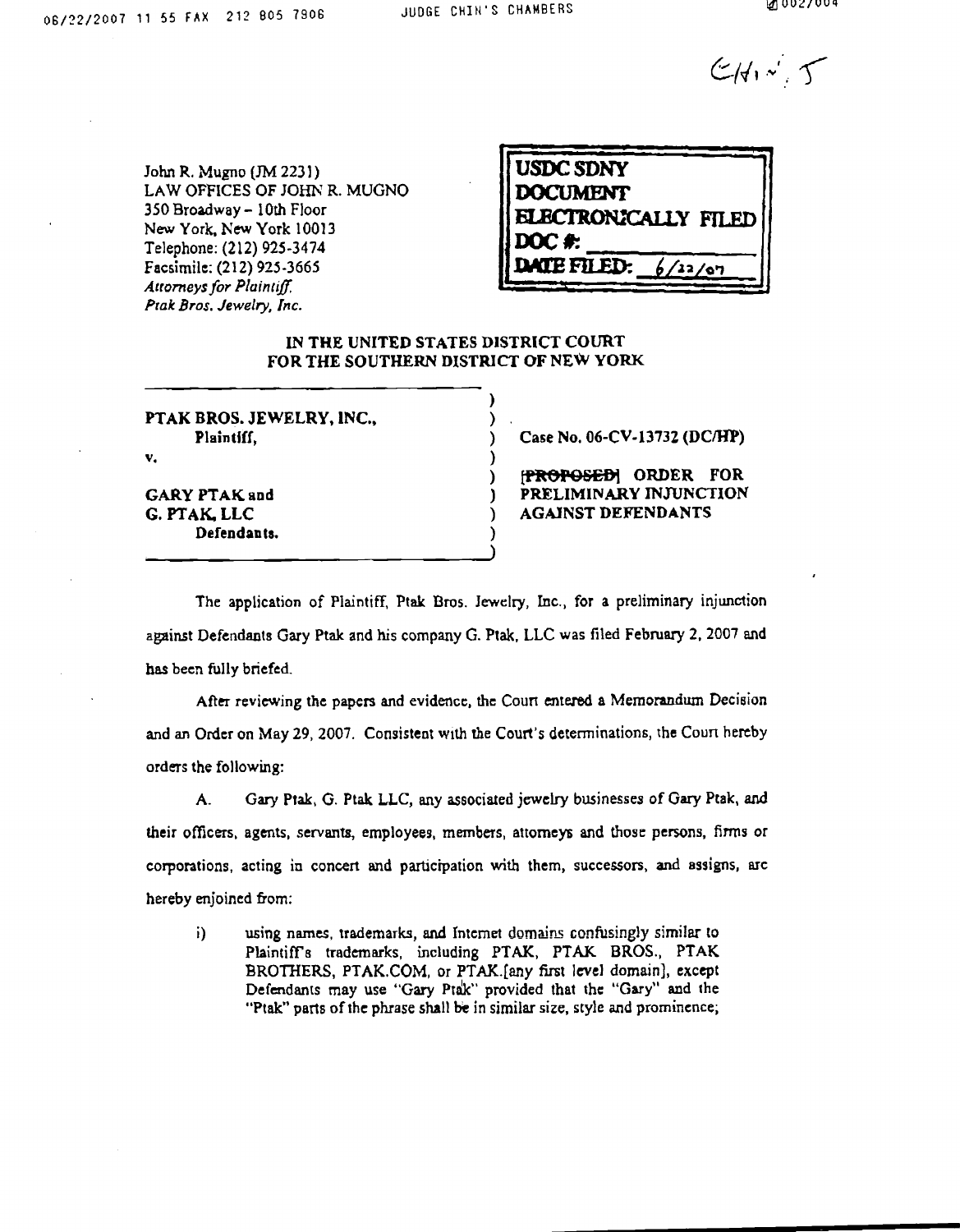- ii) infringing any of Plaintiff's trademarks rights;
- iii) identifying itself, himself or his jewelry-related businesses as formerly associated with Ptak Bros., Inc or with a Ptak-named entity, except for "G. Ptak, LLC" or "GARY PTAK LLC," unless in a family narrative and in close proximity to the reference "Ptak Bros" or its semantic equivalent (such as "father's company" or the like) and in noticeable prominence is a disclaimer such as "The assets of Ptak Bros., Inc. were sold and transferred to a company now called Ptak Bros. Jewelry, Inc. G. Ptak, LLC has no affiliation with Ptak Bros., Inc. or Ptak Bros. Jewelry, Inc," excepting private applications requesting Gary Ptak's previous employment history";
- $iv)$ using any telephone or facsimile number that incorporates a component which spells PTAK when the numbers are translated into standard telephone letters;
- $\mathbf{v}$ using the phrase "Ptak Bros" in association with marketing jewelry and related goods and services;
- $\mathbf{vi}$ using in marketing jewelry or the jewelry business the term "Ptak" unless as part of the name "Gary Ptak" or "Gary Ptak LLC" and then when used the "Gary" and the "Ptak" parts of the phrase shall be in similar size, style, and prominence;
- vii) attempting to trade upon Plaintiff's goodwill through inclusion of "Ptak Family" and "Company" history, by capitalizing on the Ptak name as if it had been transferred to, acquired by or left to Defendant Gary Ptak to continue the tradition as part of the family inheritance;
- viii) stating or implying that Ptak Bros. business has been shut down, ceased operations, relocated, liquidated or otherwise gone out of existence;
- $ix)$ using the term PTAKAGE or PTAKAGES; and
- $\mathbf{x}$ using or displaying jewelry or images from Ptak Bros, Inc. or from Ptak Bros Jewelry, Inc. in marketing materials.

**B.** Defendants Gary Ptak and G. Ptak LLC, within twenty (20) calendar days of this order are to cause the Internet domain <ptak.com> to be inactive, so that a browser directed to <www.ptak.com> is not aliased to any other website and email to  $\leq$  [anything]@ptak.com> is not delivered to any email system.

Ptak Bros. Jewelry, Inc. v G Ptak . 06cv-13732 . [Proposed] Preliminary Injunction P. 2